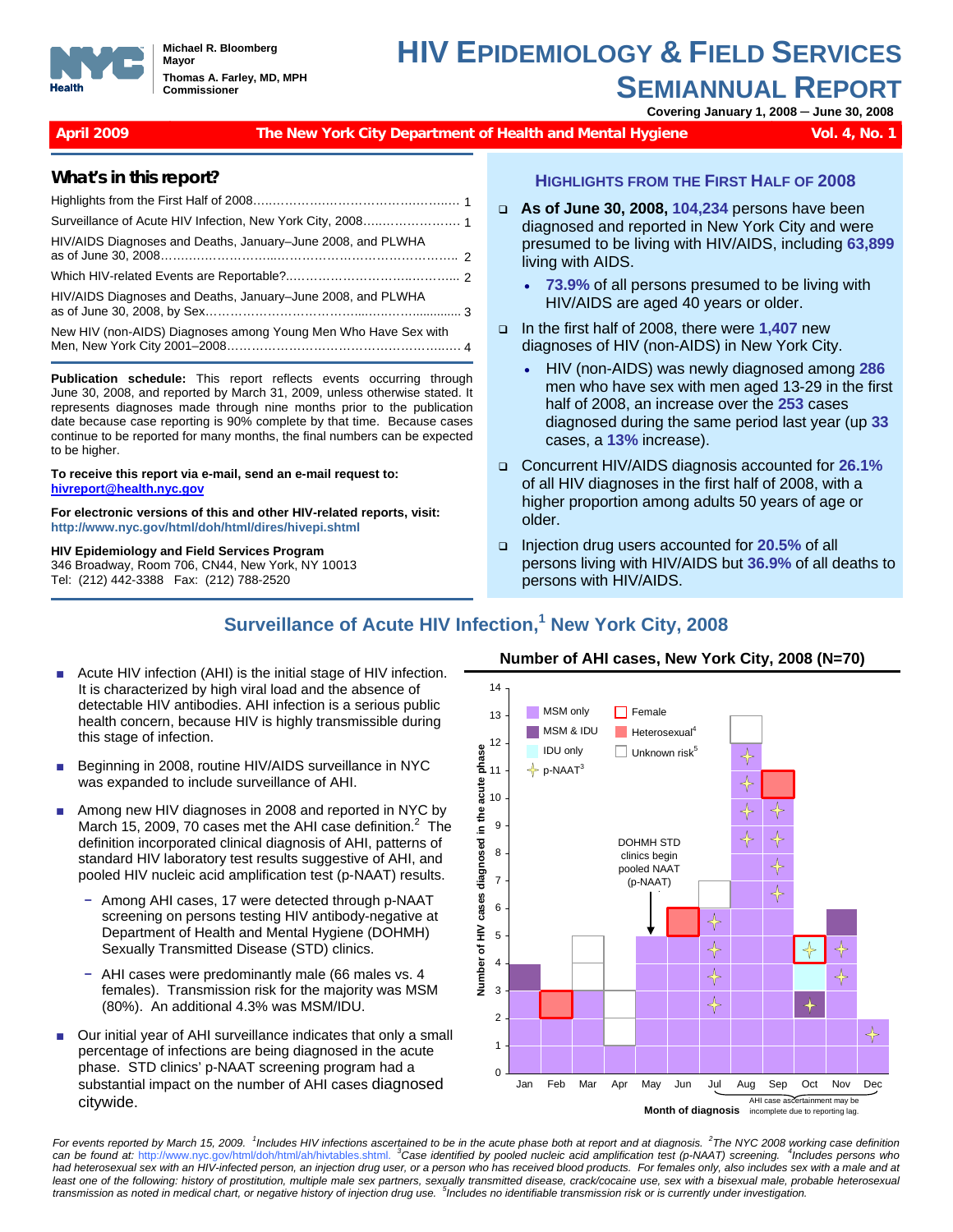#### **HIV/AIDS diagnoses and deaths occurring January 1, 2008, through June 30, 2008, and persons diagnosed and reported in New York City and presumed to be living with HIV/AIDS as of June 30, 2008<sup>1</sup>**

|                                 |                | HIV diagnoses 1/1/2008-6/30/2008 |              |                     |                |                                                       |       | <b>AIDS diagnoses</b><br>1/1/2008-6/30/2008 |               | PLWHA as of<br>6/30/2008 |       | Deaths <sup>4</sup><br>1/1/2008-6/30/2008 |       |
|---------------------------------|----------------|----------------------------------|--------------|---------------------|----------------|-------------------------------------------------------|-------|---------------------------------------------|---------------|--------------------------|-------|-------------------------------------------|-------|
|                                 |                | <b>Total</b>                     |              | <b>Without AIDS</b> |                | <b>Concurrent with</b><br>AIDS diagnosis <sup>2</sup> |       |                                             |               |                          |       |                                           |       |
|                                 | N              | $\frac{9}{6}$                    | N            | %                   | N              | $\frac{9}{6}$                                         | Row % | N                                           | $\frac{9}{6}$ | N                        | $\%$  | N                                         | %     |
| <b>Total</b>                    | 1,903          | 100.0                            | 1,407        | 100.0               | 496            | 100.0                                                 | 26.1  | 1,603                                       | 100.0         | 104,234                  | 100.0 | 721                                       | 100.0 |
| <b>Sex</b>                      |                |                                  |              |                     |                |                                                       |       |                                             |               |                          |       |                                           |       |
| Male                            | 1,425          | 74.9                             | 1,046        | 74.3                | 379            | 76.4                                                  | 26.6  | 1,130                                       | 70.5          | 73,106                   | 70.1  | 479                                       | 66.4  |
| Female                          | 478            | 25.1                             | 361          | 25.7                | 117            | 23.6                                                  | 24.5  | 473                                         | 29.5          | 31,128                   | 29.9  | 242                                       | 33.6  |
| <b>Race/Ethnicity</b>           |                |                                  |              |                     |                |                                                       |       |                                             |               |                          |       |                                           |       |
| <b>Black</b>                    | 975            | 51.2                             | 733          | 52.1                | 242            | 48.8                                                  | 24.8  | 822                                         | 51.3          | 47,073                   | 45.2  | 380                                       | 52.7  |
| Hispanic                        | 577            | 30.3                             | 405          | 28.8                | 172            | 34.7                                                  | 29.8  | 503                                         | 31.4          | 33,200                   | 31.9  | 249                                       | 34.5  |
| White                           | 282            | 14.8                             | 222          | 15.8                | 60             | 12.1                                                  | 21.3  | 233                                         | 14.5          | 21,715                   | 20.8  | 73                                        | 10.1  |
| Asian/Pacific Islander          | 50             | 2.6                              | 35           | 2.5                 | 15             | 3.0                                                   | 30.0  | 33                                          | 2.1           | 1,412                    | 1.4   | $\overline{7}$                            | 1.0   |
| Native American                 | 3              | 0.2                              | 3            | 0.2                 | $\Omega$       | 0.0                                                   | 0.0   | $\mathbf{1}$                                | 0.1           | 101                      | 0.1   | $\mathbf 0$                               | 0.0   |
| Other/unknown                   | 16             | 0.8                              | 9            | 0.6                 | $\overline{7}$ | 1.4                                                   | 43.8  | 11                                          | 0.7           | 733                      | 0.7   | 12                                        | 1.7   |
| Age group (years) <sup>5</sup>  |                |                                  |              |                     |                |                                                       |       |                                             |               |                          |       |                                           |       |
| $0 - 12$                        | 1              | 0.1                              | $\mathbf{1}$ | 0.1                 | 0              | 0.0                                                   | 0.0   | 1                                           | 0.1           | 591                      | 0.6   | $\mathbf 0$                               | 0.0   |
| $13 - 19$                       | 94             | 4.9                              | 78           | 5.5                 | 16             | 3.2                                                   | 17.0  | 31                                          | 1.9           | 1,584                    | 1.5   | 3                                         | 0.4   |
| 20-29                           | 508            | 26.7                             | 423          | 30.1                | 85             | 17.1                                                  | 16.7  | 223                                         | 13.9          | 6,864                    | 6.6   | 23                                        | 3.2   |
| 30-39                           | 502            | 26.4                             | 381          | 27.1                | 121            | 24.4                                                  | 24.1  | 404                                         | 25.2          | 18,214                   | 17.5  | 89                                        | 12.3  |
| 40-49                           | 480            | 25.2                             | 335          | 23.8                | 145            | 29.2                                                  | 30.2  | 544                                         | 33.9          | 39,355                   | 37.8  | 262                                       | 36.3  |
| 50-59                           | 230            | 12.1                             | 142          | 10.1                | 88             | 17.7                                                  | 38.3  | 299                                         | 18.7          | 27,425                   | 26.3  | 245                                       | 34.0  |
| $60+$                           | 88             | 4.6                              | 47           | 3.3                 | 41             | 8.3                                                   | 46.6  | 101                                         | 6.3           | 10,201                   | 9.8   | 99                                        | 13.7  |
| <b>Borough of residence</b>     |                |                                  |              |                     |                |                                                       |       |                                             |               |                          |       |                                           |       |
| Manhattan                       | 523            | 27.5                             | 389          | 27.6                | 134            | 27.0                                                  | 25.6  | 375                                         | 23.4          | 31,533                   | 30.3  | 190                                       | 26.4  |
| Brooklyn                        | 503            | 26.4                             | 371          | 26.4                | 132            | 26.6                                                  | 26.2  | 375                                         | 23.4          | 25.622                   | 24.6  | 185                                       | 25.7  |
| <b>Bronx</b>                    | 433            | 22.8                             | 315          | 22.4                | 118            | 23.8                                                  | 27.3  | 402                                         | 25.1          | 22,479                   | 21.6  | 213                                       | 29.5  |
| Queens                          | 299            | 15.7                             | 225          | 16.0                | 74             | 14.9                                                  | 24.7  | 207                                         | 12.9          | 14,638                   | 14.0  | 81                                        | 11.2  |
| Staten Island                   | 37             | 1.9                              | 21           | 1.5                 | 16             | 3.2                                                   | 43.2  | 31                                          | 1.9           | 1,844                    | 1.8   | 17                                        | 2.4   |
| Unknown/outside NYC             | 108            | 5.7                              | 86           | 6.1                 | 22             | 4.4                                                   | 20.4  | 213                                         | 13.3          | 8,118                    | 7.8   | 35                                        | 4.9   |
| <b>Transmission risk</b>        |                |                                  |              |                     |                |                                                       |       |                                             |               |                          |       |                                           |       |
| Men who have sex with men       | 772            | 40.6                             | 597          | 42.4                | 175            | 35.3                                                  | 22.7  | 515                                         | 32.1          | 32,945                   | 31.6  | 113                                       | 15.7  |
| Injection drug use history      | 127            | 6.7                              | 94           | 6.7                 | 33             | 6.7                                                   | 26.0  | 205                                         | 12.8          | 21,330                   | 20.5  | 266                                       | 36.9  |
| Heterosexual <sup>6</sup>       | 443            | 23.3                             | 319          | 22.7                | 124            | 25.0                                                  | 28.0  | 336                                         | 21.0          | 19,345                   | 18.6  | 111                                       | 15.4  |
| Perinatal                       | $\overline{2}$ | 0.1                              | $\mathbf{1}$ | 0.1                 | $\mathbf{1}$   | 0.2                                                   | 50.0  | 15                                          | 0.9           | 2,440                    | 2.3   | 7                                         | 1.0   |
| Other                           | $\mathbf 0$    | 0.0                              | $\mathbf 0$  | 0.0                 | $\mathbf 0$    | 0.0                                                   | 0.0   | $\mathbf{1}$                                | 0.1           | 293                      | 0.3   | 4                                         | 0.6   |
| Unknown                         | 559            | 29.4                             | 396          | 28.1                | 163            | 32.9                                                  | 29.2  | 531                                         | 33.1          | 27,881                   | 26.7  | 220                                       | 30.5  |
| Clinical status as of 6/30/2008 |                |                                  |              |                     |                |                                                       |       |                                             |               |                          |       |                                           |       |
| HIV (non-AIDS)                  | n/a            | n/a                              | n/a          | n/a                 | n/a            | n/a                                                   | n/a   | n/a                                         | n/a           | 40,335                   | 38.7  | 81                                        | 11.2  |
| <b>AIDS</b>                     | n/a            | n/a                              | n/a          | n/a                 | n/a            | n/a                                                   | n/a   | n/a                                         | n/a           | 63,899                   | 61.3  | 640                                       | 88.8  |

*PLWHA=Persons living with HIV/AIDS. All percents are column percents unless otherwise indicated. 1*

<sup>1</sup> For events reported by March 31, 2009. <sup>2</sup> HIV diagnosed concurrently with AIDS (within 31 days of HIV diagnosis). Row percent is percent of total HIV *diagnoses that were concurrent with AIDS diagnoses. 3 AIDS was diagnosed in 2008 and includes concurrent HIV/AIDS diagnosis. 4 Includes deaths from any cause in persons with HIV/AIDS. <sup>5</sup>* <sup>6</sup> Includes persons who had heterosexual sex with an HIV-infected person, an injection drug user, or a person who has received blood products. For females only, also includes sex with a male and at least one of the following: history of prostitution, multiple male sex partners, sexually transmitted *disease, crack/cocaine use, sex with a bisexual male, probable heterosexual transmission as noted in medical chart, or negative history of injection drug use.* 

#### **Which HIV-related events are reportable in New York State, and who is required to report?**

In 1998, New York State expanded AIDS case reporting to include HIV (Chapter 163 of the Laws of 1998, PHL Article 21). The law took effect on **June 1, 2000,** and was expanded further on **June 1, 2005**. All diagnostic and clinical providers (doctors, nurses, physician assistants, and all others diagnosing HIV or providing care to HIV-infected persons) and laboratories are required by law to report the following events:

#### **Events reportable by providers on the required New York State Provider Report Form (PRF)**

- Diagnoses of HIV infection
- Diagnoses of HIV illness in a previously unreported individual (i.e., HIV illness not meeting the AIDS case definition)
- Diagnoses of AIDS-defining conditions

#### **Events reportable by laboratories**

- All positive Western blot test results
- All viral load test results (detectable and undetectable)
- All CD4 test results
- All viral nucleotide sequence results

*For assistance in reporting a case of HIV/AIDS, to receive Provider Report Forms, or to obtain more information, please call (212) 442-3388* 



**TALK TO US CNAP (212) 693-1419**

New York State law also requires medical providers to talk to HIV-infected patients about partner notification and report such patients' known sex or needle-sharing partners to the health department. Providers can fill in the *Medical Provider HIV/AIDS and Partner/Contact Report Form*  (PRF) or call the NYC DOHMH Contact Notification Assistance Program **(CNAP)** at **(212) 693-1419**. Providers can refer HIV-infected patients to CNAP for direct assistance with partner notification.

**For more information about the New York State HIV reporting and partner notification law and CNAP, visit: http://www.nyc.gov/html/doh/html/dires/hcpreporting\_how.shtml.**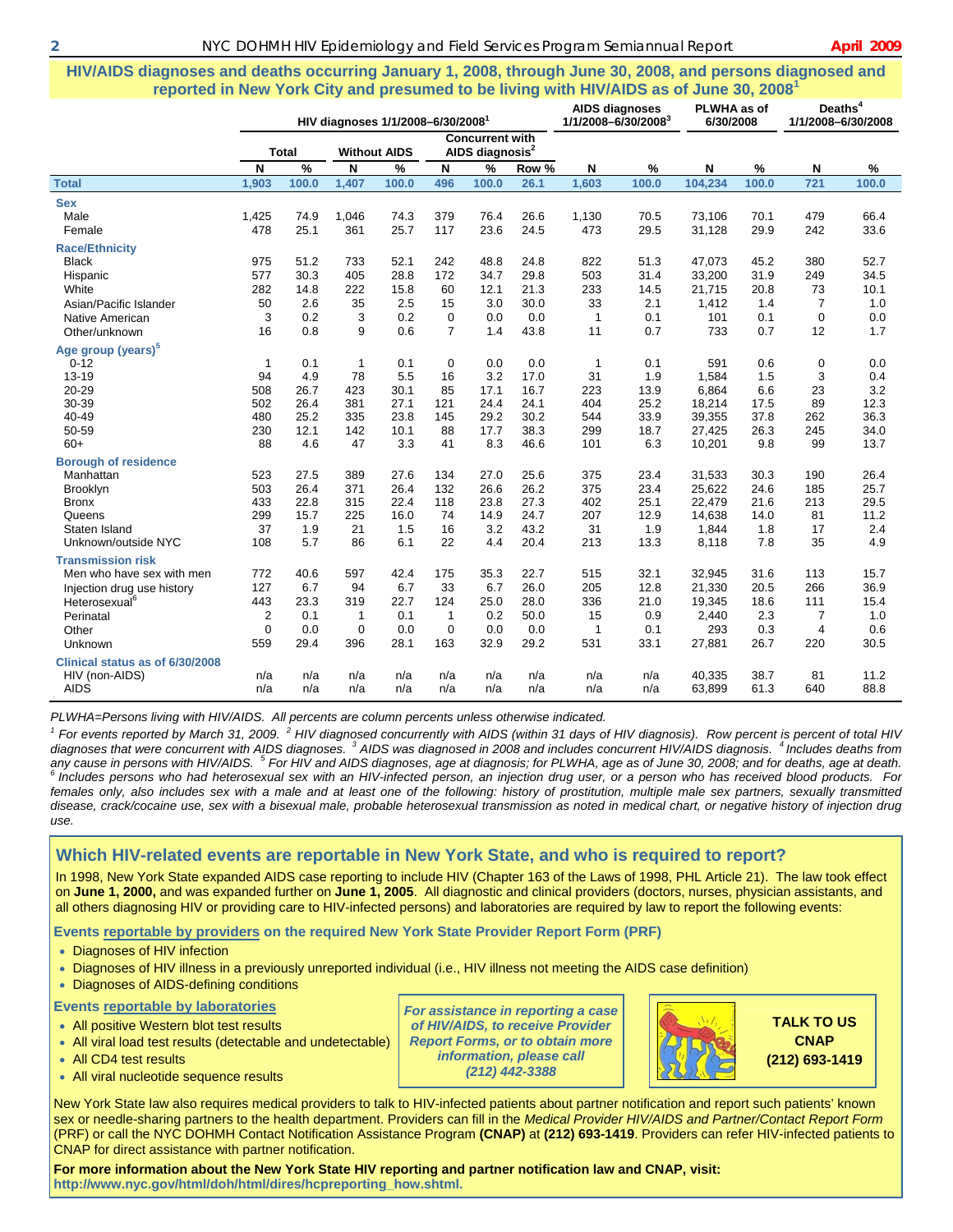**HIV/AIDS diagnoses and deaths occurring January 1, 2008, through June 30, 2008, and persons diagnosed and reported in New York City and presumed to be living with HIV/AIDS as of June 30, 2008<sup>1</sup> , by sex** 

|                                                         |              |              | HIV diagnoses 1/1/2008-6/30/20081 |                     |                      | <b>AIDS diagnoses</b><br>1/1/2008-6/31/2008 <sup>3</sup> |              | PLWHA as of<br>6/30/2008 |              | Deaths <sup>4</sup><br>1/1/2008-6/30/2008 |              |                |              |
|---------------------------------------------------------|--------------|--------------|-----------------------------------|---------------------|----------------------|----------------------------------------------------------|--------------|--------------------------|--------------|-------------------------------------------|--------------|----------------|--------------|
|                                                         |              | Total        |                                   | <b>Without AIDS</b> |                      | <b>Concurrent with</b><br>AIDS diagnosis <sup>2</sup>    |              |                          |              |                                           |              |                |              |
|                                                         | N            | $\%$         | N                                 | $\%$                | N                    | %                                                        | Row %        | N                        | $\%$         | N                                         | $\%$         | N              | $\%$         |
| (Male and Female)<br>Total                              | 1,903        | 100.0        | 1,407                             | 100.0               | 496                  | 100.0                                                    | 26.1         | 1,603                    | 100.0        | 104,234                                   | 100.0        | 721            | 100.0        |
| <b>Male</b>                                             | 1,425        | 100.0        | 1,046                             | 100.0               | 379                  | 100.0                                                    | 26.6         | 1,130                    | 100.0        | 73,106                                    | 100.0        | 479            | 100.0        |
| <b>Race/Ethnicity</b>                                   |              |              |                                   |                     |                      |                                                          |              |                          |              |                                           |              |                |              |
| <b>Black</b>                                            | 648          | 45.5         | 491                               | 46.9                | 157                  | 41.4                                                     | 24.2         | 526                      | 46.5         | 28,838                                    | 39.4         | 238            | 49.7         |
| Hispanic                                                | 464          | 32.6         | 318                               | 30.4                | 146                  | 38.5                                                     | 31.5         | 354                      | 31.3         | 23,377                                    | 32.0         | 165            | 34.4         |
| White<br>Asian/Pacific Islander                         | 254          | 17.8<br>3.0  | 198                               | 18.9                | 56                   | 14.8                                                     | 22.0         | 210<br>30                | 18.6         | 19,138                                    | 26.2         | 61<br>6        | 12.7         |
| Native American                                         | 43<br>3      | 0.2          | 30<br>3                           | 2.9<br>0.3          | 13<br>0              | 3.4<br>0.0                                               | 30.2<br>0.0  | $\mathbf{1}$             | 2.7<br>0.1   | 1,141<br>76                               | 1.6<br>0.1   | $\mathbf 0$    | 1.3<br>0.0   |
| Other/unknown                                           | 13           | 0.9          | 6                                 | 0.6                 | $\overline{7}$       | 1.8                                                      | 53.8         | 9                        | 0.8          | 536                                       | 0.7          | 9              | 1.9          |
| Age group (years) <sup>5</sup>                          |              |              |                                   |                     |                      |                                                          |              |                          |              |                                           |              |                |              |
| $0 - 12$                                                | $\mathbf 0$  | 0.0          | 0                                 | 0.0                 | 0                    | 0.0                                                      | 0.0          | $\mathbf{1}$             | 0.1          | 270                                       | 0.4          | $\mathbf 0$    | 0.0          |
| 13-19                                                   | 66           | 4.6          | 55                                | 5.3                 | 11                   | 2.9                                                      | 16.7         | 20                       | 1.8          | 817                                       | 1.1          | 0              | 0.0          |
| 20-29                                                   | 413          | 29.0         | 341                               | 32.6                | 72                   | 19.0                                                     | 17.4         | 166                      | 14.7         | 4,740                                     | 6.5          | 13             | 2.7          |
| 30-39                                                   | 375          | 26.3         | 283                               | 27.1                | 92                   | 24.3                                                     | 24.5         | 294                      | 26.0         | 12,299                                    | 16.8         | 58             | 12.1         |
| 40-49                                                   | 352          | 24.7         | 241                               | 23.0                | 111                  | 29.3                                                     | 31.5         | 378                      | 33.5         | 27,412                                    | 37.5         | 151            | 31.5         |
| 50-59<br>$60+$                                          | 165<br>54    | 11.6<br>3.8  | 94<br>32                          | 9.0<br>3.1          | 71<br>22             | 18.7<br>5.8                                              | 43.0<br>40.7 | 209<br>62                | 18.5<br>5.5  | 19,886<br>7,682                           | 27.2<br>10.5 | 182<br>75      | 38.0<br>15.7 |
| <b>Borough of residence</b>                             |              |              |                                   |                     |                      |                                                          |              |                          |              |                                           |              |                |              |
| Manhattan                                               | 436          | 30.6         | 322                               | 30.8                | 114                  | 30.1                                                     | 26.1         | 311                      | 27.5         | 25,440                                    | 34.8         | 134            | 28.0         |
| <b>Brooklyn</b>                                         | 372          | 26.1         | 268                               | 25.6                | 104                  | 27.4                                                     | 28.0         | 259                      | 22.9         | 16,116                                    | 22.0         | 115            | 24.0         |
| <b>Bronx</b>                                            | 287          | 20.1         | 212                               | 20.3                | 75                   | 19.8                                                     | 26.1         | 224                      | 19.8         | 13,422                                    | 18.4         | 135            | 28.2         |
| Queens                                                  | 222          | 15.6         | 167                               | 16.0                | 55                   | 14.5                                                     | 24.8         | 153                      | 13.5         | 10,303                                    | 14.1         | 58             | 12.1         |
| Staten Island                                           | 27           | 1.9          | 15                                | 1.4                 | 12                   | 3.2                                                      | 44.4         | 22                       | 1.9          | 1,172                                     | 1.6          | 11             | 2.3          |
| Unknown/outside NYC                                     | 81           | 5.7          | 62                                | 5.9                 | 19                   | 5.0                                                      | 23.5         | 161                      | 14.2         | 6,653                                     | 9.1          | 26             | 5.4          |
| <b>Transmission risk</b>                                |              |              |                                   |                     |                      |                                                          |              |                          |              |                                           |              |                |              |
| Men who have sex with men                               | 772<br>94    | 54.2<br>6.6  | 597<br>66                         | 57.1<br>6.3         | 175<br>28            | 46.2<br>7.4                                              | 22.7<br>29.8 | 515<br>133               | 45.6<br>11.8 | 32,945<br>15,132                          | 45.1<br>20.7 | 113<br>176     | 23.6<br>36.7 |
| Injection drug use history<br>Heterosexual <sup>6</sup> | 104          | 7.3          | 67                                | 6.4                 | 37                   | 9.8                                                      | 35.6         | 89                       | 7.9          | 5,377                                     | 7.4          | 37             | 7.7          |
| Perinatal                                               | $\mathbf{1}$ | 0.1          | 0                                 | 0.0                 | $\mathbf{1}$         | 0.3                                                      | 100.0        | 8                        | 0.7          | 1,188                                     | 1.6          | $\mathbf{1}$   | 0.2          |
| Other                                                   | $\mathbf 0$  | 0.0          | 0                                 | 0.0                 | $\mathbf 0$          | 0.0                                                      | 0.0          | $\mathbf 0$              | 0.0          | 151                                       | 0.2          | $\overline{2}$ | 0.4          |
| <b>Unknown</b>                                          | 454          | 31.9         | 316                               | 30.2                | 138                  | 36.4                                                     | 30.4         | 385                      | 34.1         | 18,313                                    | 25.0         | 150            | 31.3         |
| Clinical status as of 6/30/2008                         |              |              |                                   |                     |                      |                                                          |              |                          |              |                                           |              |                |              |
| HIV (non-AIDS)                                          | n/a          | n/a          | n/a                               | n/a                 | n/a                  | n/a                                                      | n/a          | n/a                      | n/a          | 27,781                                    | 38.0         | 55             | 11.5         |
| <b>AIDS</b>                                             | n/a          | n/a          | n/a                               | n/a                 | n/a                  | n/a                                                      | n/a          | n/a                      | n/a          | 45,325                                    | 62.0         | 424            | 88.5         |
| <b>Female</b>                                           | 478          | 100.0        | 361                               | 100.0               | 117                  | 100.0                                                    | 24.5         | 473                      | 100.0        | 31,128                                    | 100.0        | 242            | 100.0        |
| <b>Race/Ethnicity</b>                                   |              |              |                                   |                     |                      |                                                          |              |                          |              |                                           |              |                |              |
| <b>Black</b>                                            | 327          | 68.4         | 242                               | 67.0                | 85                   | 72.6                                                     | 26.0         | 296                      | 62.6         | 18,235                                    | 58.6         | 142            | 58.7         |
| Hispanic<br>White                                       | 113<br>28    | 23.6<br>5.9  | 87<br>24                          | 24.1<br>6.6         | 26<br>$\overline{4}$ | 22.2<br>3.4                                              | 23.0<br>14.3 | 149<br>23                | 31.5<br>4.9  | 9,823<br>2,577                            | 31.6<br>8.3  | 84<br>12       | 34.7<br>5.0  |
| Asian/Pacific Islander                                  | 7            | 1.5          | 5                                 | 1.4                 | $\overline{2}$       | 1.7                                                      | 28.6         | 3                        | 0.6          | 271                                       | 0.9          | $\mathbf{1}$   | 0.4          |
| Native American                                         | 0            | 0.0          | 0                                 | 0.0                 | $\mathbf 0$          | 0.0                                                      | 0.0          | $\mathbf 0$              | 0.0          | 25                                        | 0.1          | 0              | 0.0          |
| Other/unknown                                           | 3            | 0.6          | 3                                 | 0.8                 | 0                    | 0.0                                                      | 0.0          | 2                        | 0.4          | 197                                       | 0.6          | 3              | 1.2          |
| Age group (years) <sup>5</sup>                          |              |              |                                   |                     |                      |                                                          |              |                          |              |                                           |              |                |              |
| $0 - 12$                                                | 1            | 0.2          | 1                                 | 0.3                 | 0                    | 0.0                                                      | 0.0          | $\mathbf 0$              | 0.0          | 321                                       | 1.0          | $\mathbf 0$    | 0.0          |
| $13 - 19$                                               | 28           | 5.9          | 23                                | 6.4                 | 5                    | 4.3                                                      | 17.9         | 11                       | 2.3          | 767                                       | 2.5          | 3              | 1.2          |
| 20-29                                                   | 95           | 19.9         | 82                                | 22.7                | 13                   | 11.1                                                     | 13.7         | 57                       | 12.1         | 2,124                                     | 6.8          | 10             | 4.1          |
| 30-39<br>40-49                                          | 127<br>128   | 26.6<br>26.8 | 98<br>94                          | 27.1<br>26.0        | 29<br>34             | 24.8<br>29.1                                             | 22.8<br>26.6 | 110<br>166               | 23.3<br>35.1 | 5,915<br>11,943                           | 19.0<br>38.4 | 31<br>111      | 12.8<br>45.9 |
| 50-59                                                   | 65           | 13.6         | 48                                | 13.3                | 17                   | 14.5                                                     | 26.2         | 90                       | 19.0         | 7,539                                     | 24.2         | 63             | 26.0         |
| $60+$                                                   | 34           | 7.1          | 15                                | 4.2                 | 19                   | 16.2                                                     | 55.9         | 39                       | 8.2          | 2,519                                     | 8.1          | 24             | 9.9          |
| <b>Borough of residence</b>                             |              |              |                                   |                     |                      |                                                          |              |                          |              |                                           |              |                |              |
| Manhattan                                               | 87           | 18.2         | 67                                | 18.6                | 20                   | 17.1                                                     | 23.0         | 64                       | 13.5         | 6,093                                     | 19.6         | 56             | 23.1         |
| <b>Brooklyn</b>                                         | 131          | 27.4         | 103                               | 28.5                | 28                   | 23.9                                                     | 21.4         | 116                      | 24.5         | 9,506                                     | 30.5         | 70             | 28.9         |
| <b>Bronx</b>                                            | 146          | 30.5         | 103                               | 28.5                | 43                   | 36.8                                                     | 29.5         | 178                      | 37.6         | 9,057                                     | 29.1         | 78             | 32.2         |
| Queens                                                  | 77           | 16.1         | 58                                | 16.1                | 19                   | 16.2                                                     | 24.7         | 54                       | 11.4         | 4,335                                     | 13.9         | 23             | 9.5          |
| Staten Island<br>Unknown/outside NYC                    | 10<br>27     | 2.1<br>5.6   | 6<br>24                           | 1.7<br>6.6          | 4<br>3               | 3.4<br>2.6                                               | 40.0<br>11.1 | 9<br>52                  | 1.9<br>11.0  | 672<br>1,465                              | 2.2<br>4.7   | 6<br>9         | 2.5<br>3.7   |
| <b>Transmission risk</b>                                |              |              |                                   |                     |                      |                                                          |              |                          |              |                                           |              |                |              |
| Injection drug use history                              | 33           | 6.9          | 28                                | 7.8                 | 5                    | 4.3                                                      | 15.2         | 72                       | 15.2         | 6,198                                     | 19.9         | 90             | 37.2         |
| Heterosexual <sup>b</sup>                               | 339          | 70.9         | 252                               | 69.8                | 87                   | 74.4                                                     | 25.7         | 247                      | 52.2         | 13,968                                    | 44.9         | 74             | 30.6         |
| Perinatal                                               | $\mathbf{1}$ | 0.2          | $\mathbf{1}$                      | 0.3                 | 0                    | 0.0                                                      | 0.0          | 7                        | 1.5          | 1,252                                     | 4.0          | 6              | 2.5          |
| Other                                                   | $\mathbf 0$  | 0.0          | 0                                 | 0.0                 | 0                    | 0.0                                                      | 0.0          | $\mathbf{1}$             | 0.2          | 142                                       | 0.5          | 2              | 0.8          |
| Unknown                                                 | 105          | 22.0         | 80                                | 22.2                | 25                   | 21.4                                                     | 23.8         | 146                      | 30.9         | 9,568                                     | 30.7         | 70             | 28.9         |
| Clinical status as of 6/30/2008                         |              |              |                                   |                     |                      |                                                          |              |                          |              |                                           |              |                |              |
| HIV (non-AIDS)<br><b>AIDS</b>                           | n/a          | n/a          | n/a                               | n/a<br>n/a          | n/a                  | n/a                                                      | n/a          | n/a                      | n/a          | 12,554                                    | 40.3<br>59.7 | 26<br>216      | 10.7<br>89.3 |
|                                                         | n/a          | n/a          | n/a                               |                     | n/a                  | n/a                                                      | n/a          | n/a                      | n/a          | 18,574                                    |              |                |              |

*PLWHA=Persons living with HIV/AIDS. All percents are column percents unless otherwise indicated.* 

<sup>1</sup> For events reported by March 31, 2009. <sup>2</sup> HIV diagnosed concurrently with AIDS (within 31 days of HIV diagnosis). Row percent is percent of total HIV diagnoses<br>that were concurrent with AIDS diagnoses. <sup>3</sup> AIDS was di *persons with HIV/AIDS. <sup>5</sup> For HIV and AIDS diagnoses, age at diagnosis; for PLWHA, age as of June 30, 2008; and for deaths, age at death. 6 Includes persons who had heterosexual sex with an HIV-infected person, an injection drug user, or a person who has received blood products. For females only, also includes sex*  with a male and at least one of the following: history of prostitution, multiple male sex partners, sexually transmitted disease, crack/cocaine use, sex with a bisexual *male, probable heterosexual transmission as noted in medical chart, or negative history of injection drug use.*